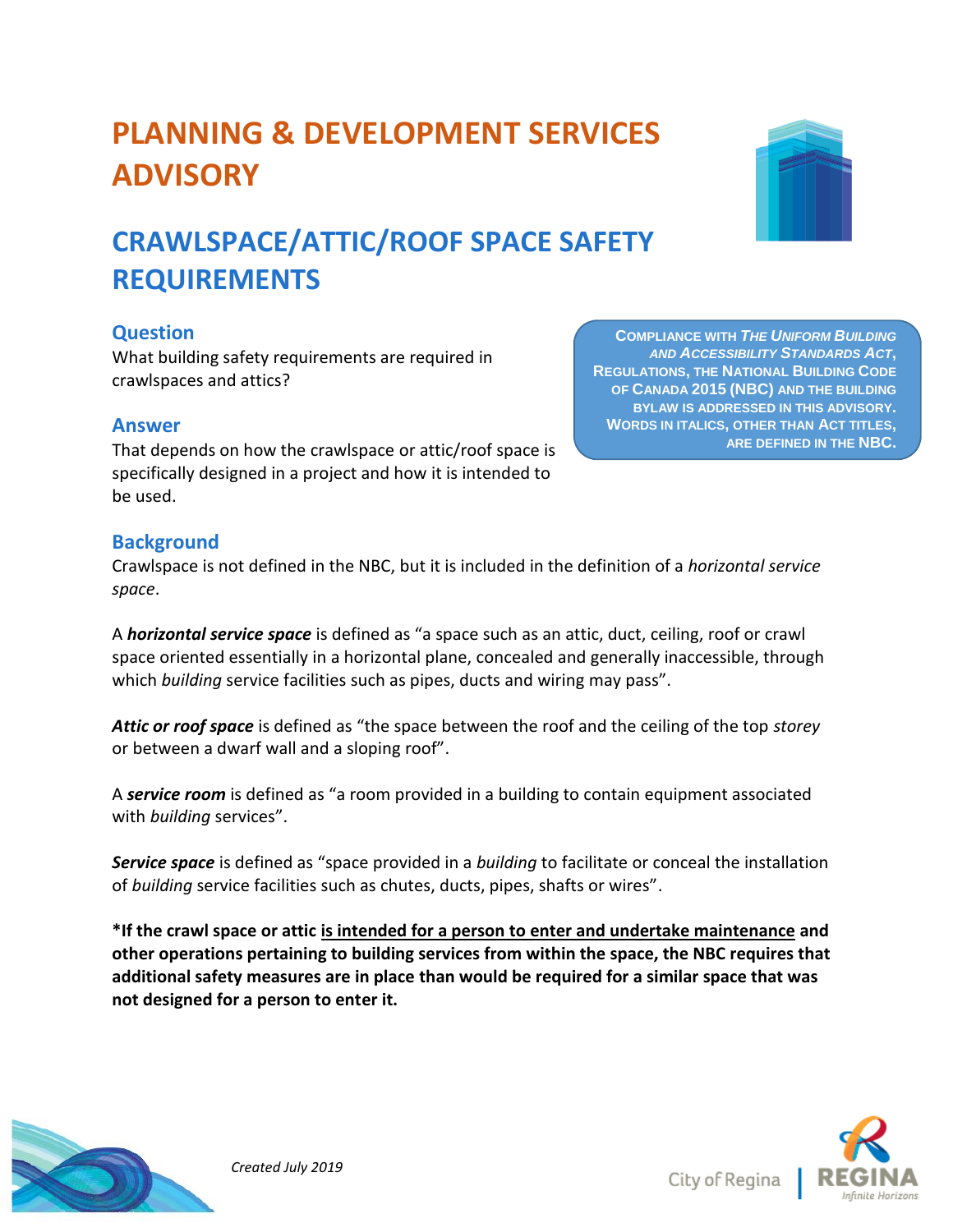### **Requirements of all crawlspaces**

Some (not all) of the occupant safety requirements from Part 3 include:

- Depending on the use and height of a crawlspace, it may need to be treated as a basement for fire blocking, floor assembly rating and fire containment requirements (3.2.2.9)
- Any requirement related to a *horizontal service space* such as access (3.6.4.5) and fire blocks (3.1.11.5)
- Any crawlspace requirements including access (3.6.4.6) and fire blocks (3.1.11.6)
- Any applicable requirements in Section 3.6 for service facilities (3.6.1.1)

### **Requirements of all attic or roof spaces**

Some (not all) of the occupant safety requirements from Part 3 include:

- Any requirement related to a *horizontal service space* such as access (3.6.4.5) and fire blocks (3.1.11.5)
- Any requirement related to an *attic or roof space* such as access (3.6.4.4) and fire blocks  $(3.1.11.1)$
- Any requirements in Section 3.6 for service facilities (3.6.1.1)

# **Requirements of crawlspaces and attics/roof spaces intended for a person to enter and undertake maintenance and other operations from within the space**

If a crawl space and/or attic/roof space is designed for an occupant to enter and undertake maintenance, then it is required to either be designed as a *storey* with all applicable requirements, or the design needs to conform to all the requirements in Sentence 3.2.1.1(8). These additional requirements include sprinklers, fire alarm notifications, exit signage, emergency lighting, egress and exit travel distance limitations, and prohibition from space opening on an *exit*. Headroom clearance must also be considered (3.3.1.8). The intent of the additional requirements for *service spaces* is to ensure that such spaces do not impose an undue fire safety risk to persons.

### **Frequently Asked Questions**

### **1. What is the reason for this advisory?**

Concern with current building practices and safety of personnel entering *service spaces* that do not appropriately meet the requirements of Sentence 3.2.1.1(8). An inquiry was sent to the National Research Council (NRC) and their response supports what is communicated in this advisory. NRC's technical team is the publisher of the National Building Code.

## **2. What makes my crawlspace or attic/roof space considered to be serviceable?**

Any equipment or services such as plumbing clean outs, compressors, sump pumps, fans etc. that are not serviceable from floor level above or below by a hatch.